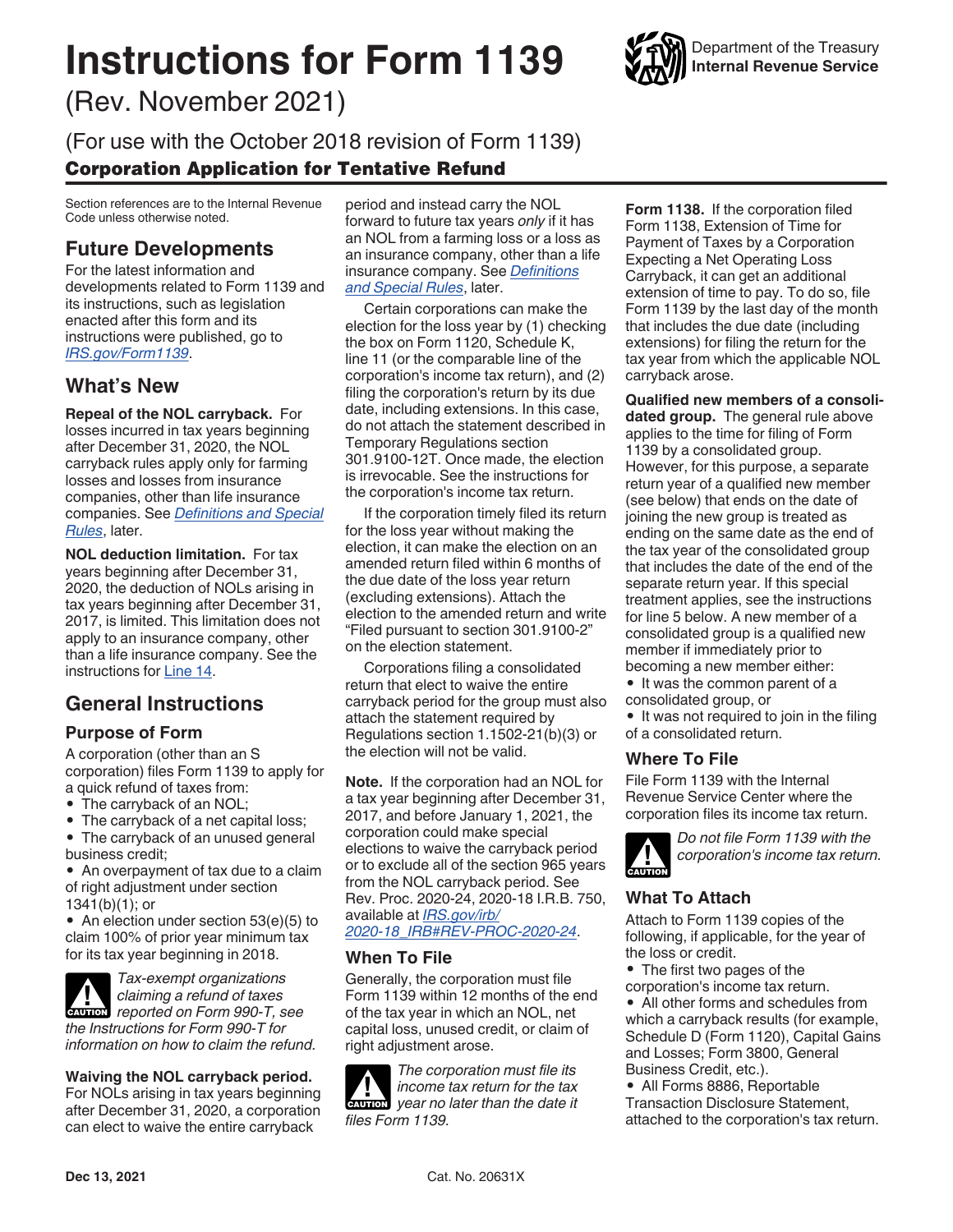<span id="page-1-0"></span>• Any applicable election statement. See *Definitions and Special Rules*, below.

• All carryback year forms and schedules for which items were refigured.

• Form 8302, Electronic Deposit of Tax Refund of \$1 Million or More. Electronic deposits can be made only for a carryback year for which the refund is at least \$1 million. Attach a separate form for each such carryback year.

#### **Processing the Application**

The IRS will process this application within 90 days of the later of:

• The date the corporation files the complete application, or

• The last day of the month that includes the due date (including extensions) for filing the corporation's income tax return for the year in which the loss or credit arose (or, for a claim of right adjustment, the date of the overpayment under section 1341(b)(1)).

The payment of the requested refund does not mean the IRS has accepted the application as correct. If the IRS later determines the claimed deductions or credits are due to an overstatement of the value of property, negligence, disregard of rules, or substantial understatement of income tax, the corporation may be assessed penalties. Interest is also charged on any amounts erroneously refunded, credited, or applied.

The IRS may need to contact the corporation or its authorized representative for more information. To designate an attorney or representative, attach Form 2848, Power of Attorney and Declaration of Representative, to Form 1139.

#### **Disallowance of the Application**

An application for a tentative refund is not treated as a claim for credit or refund. It may be disallowed if there are any material omissions or math errors that are not corrected within the 90-day period. If the application is disallowed in whole or in part, no suit challenging the disallowance may be brought in any court. But the corporation can file a regular claim for credit or refund. See *Filing Form 1120X or Other Amended Return*, below.

#### **Excessive Allowances**

Any amount applied, credited, or refunded based on this application that the IRS later determines to be excessive may be billed as if it were due to a math or clerical error on the return.

#### **Filing Form 1120X or Other Amended Return**

A corporation can get a refund by filing Form 1120X (or other amended return, such as an amended Form 1120-PC) instead of Form 1139. Generally, the corporation must file an amended return within 3 years after the date the return was due for the tax year in which an NOL, net capital loss, or unused credit arose (or, if later, the date the return for that year was filed).

Corporations must file Form 1120X (or other amended return) instead of Form 1139 to carry back:

• Any item, other than an NOL, to a section 965 year;

• A prior year foreign tax credit released due to an NOL or net capital loss carryback; or

• A prior year general business credit released because of the release of the foreign tax credit.

Because of the changes in the NOL rules under the CARES Act, a corporation may file Form 1139 for an NOL it carries back to a section 965 year.

*If a corporation carries back its NOL to a section 965 year in the*  **NOL** to a section 965 year in<br> **CAUTION** 5-year carryback period, it is *deemed to have made an election under section 965(n). See section 172(b)(1)(D)(iv). Also, go to [IRS.gov/](https://www.irs.gov/forms-pubs/about-form-1139) [Form1139](https://www.irs.gov/forms-pubs/about-form-1139) to find links to updates on carrying back losses to a section 965 year.*

The procedures for processing an amended return and Form 1139 are different. The IRS is not required to process an amended return within 90 days. However, if the IRS does not process it within 6 months from the date a corporation files it, the corporation can file suit in court. If the IRS disallows a claim on an amended return and the corporation disagrees with that determination, the corporation must file suit no later than 2 years after the date the IRS disallows it.

#### **Definitions and Special Rules**

#### **Net Operating Loss (NOL)**

For corporations, an NOL is the excess of the deductions allowed over gross income, computed with the following adiustments.

• The NOL deduction for an NOL carryback or carryover from another year is not allowed.

• The dividends-received deductions for dividends received from domestic and foreign corporations and for

dividends received on certain preferred stock of a public utility are computed without regard to the limitation on the aggregate amount of deductions under section 246(b).

• The dividends-paid deduction for dividends paid on certain preferred stock of a public utility is computed without regard to the limitation under section 247(a)(1)(B).

• No deduction under section 199A is allowed.

• The section 250 deduction for foreign based intangible income is not allowed.

For losses incurred in tax years beginning after December 31, 2020, only farming losses (discussed below) and losses of an insurance company, other than a life insurance company (discussed below), can be carried back. The carryback for these losses is 2 years. See *[Waiving the NOL carryback](#page-0-0)  [period](#page-0-0)*, earlier.

Losses not used can be carried forward indefinitely, except for the losses of insurance companies, other than life insurance companies. These losses can be carried forward 20 years.

**Note.** The carryback period for NOLs incurred in tax years beginning after December 31, 2017, and before January 1, 2021, is 5 years. See section  $172(b)(1)(D)(i)$ . Any loss not used can be carried forward indefinitely except for the loss of an insurance company, other than a life insurance company, which can be carried forward 20 years.

#### **Farming Loss**

A farming loss is the smaller of:

1. The amount that would be the NOL for the tax year if only income and deductions attributable to farming businesses (as defined in section 263A(e)(4)) were taken into account, or

2. The NOL for the tax year.

To the extent the NOL is a farming loss, the carryback period is 2 years. Any such loss not applied in the 2 preceding years can be carried forward indefinitely (subject to limitations). See the instructions for line 14.

The corporation can make an irrevocable election to forgo the 2-year carryback period. See section 172(b)(1) (B)(iv).

#### **Insurance Loss**

An insurance company (as defined in section 816(a)), other than a life insurance company, can carry back an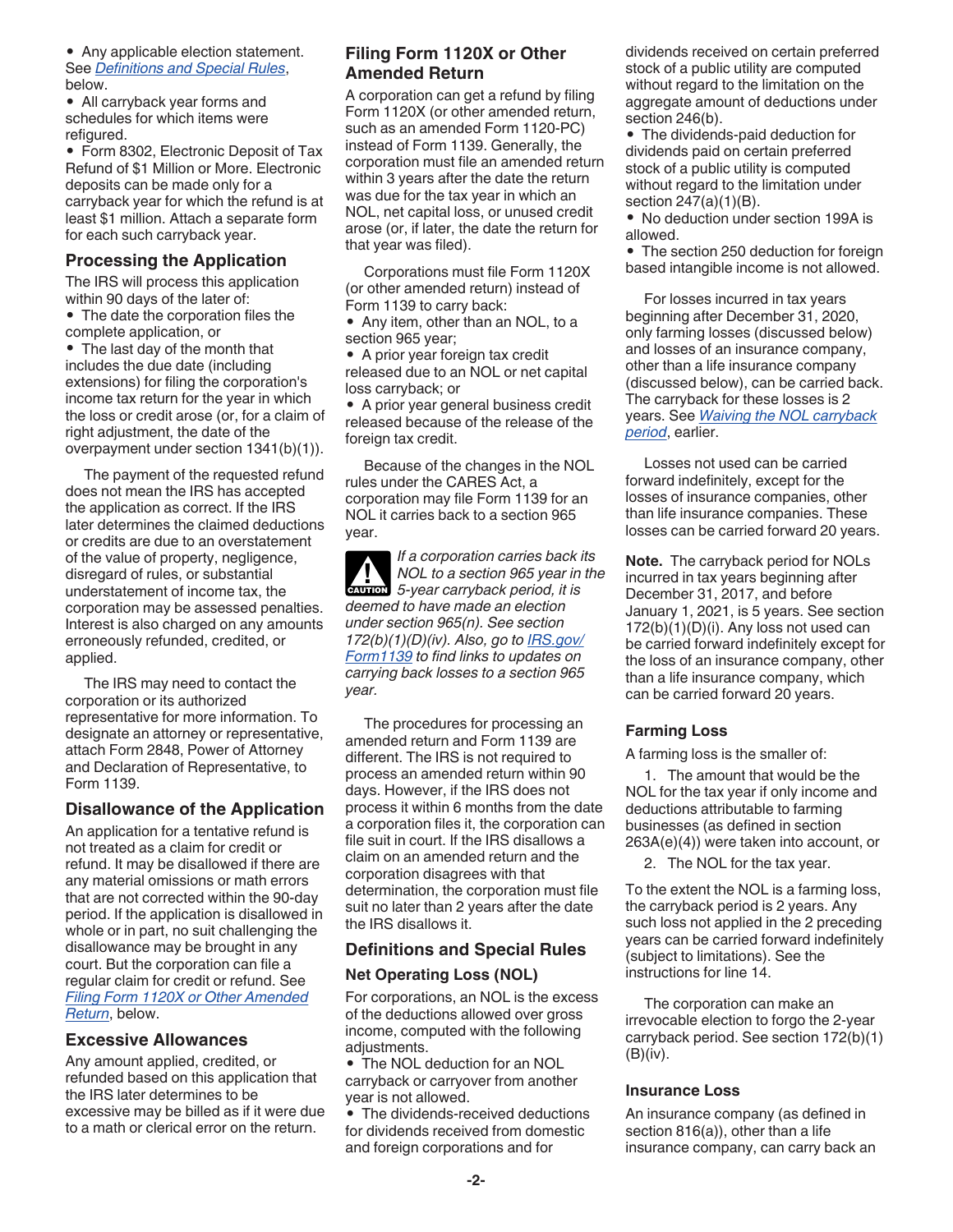<span id="page-2-0"></span>NOL to each of the 2 preceding tax years. Any such loss not applied in the 2 preceding years can be carried forward up to 20 years.

**Allocation of NOLs when a loss corporation has an ownership change.**  If the corporation has a loss for a year and has an ownership change, special rules apply for allocating NOLs. For details, see Regulations section 1.382-6.

## **Specific Instructions**

#### **Address**

Include the room, suite, or other unit number after the street address. If the Post Office does not deliver mail to the street address and the corporation has a P.O. box, enter the box number instead of the street address.

If the corporation receives its mail in care of a third party (such as an accountant or an attorney), enter on the street address line "C/O" followed by the third party's name and street address or P.O. box.

#### **Line 1a—Net Operating Loss**

If the corporation is claiming a tentative refund based on the carryback of any of the NOLs discussed under *[Definitions](#page-1-0)  [and Special Rules](#page-1-0)*, include the amount of the carryback on line 1a. Attach any statements required. See *[What To](#page-0-0) [Attach](#page-0-0)*, earlier.

#### **Line 1b—Net Capital Loss**

Generally, a net capital loss can be carried back 3 years and treated as a short-term capital loss in the carryback year. The net capital loss can be carried back only to the extent it does not increase or produce an NOL in the tax year to which it is carried. For special rules for capital loss carrybacks, see sections 1212(a)(3) and (4).

#### **Line 1c—Unused General Business Credit**

If the corporation is claiming a tentative refund based on a carryback of an unused general business credit (GBC), attach a copy of the appropriate credit form for the tax year in which the credit arose. Except as provided in section 39(d), an unused GBC can be carried back 1 year. Refigure the credit for the carryback year on Form 3800, or the applicable credit form. See the Instructions for Form 3800.

#### **Line 1d—Other**

Complete line 1d if Form 1139 is filed to claim a tentative refund based on an

overpayment of tax due to a claim of right adjustment under section 1341(b) (1). See the instructions for line 29, later.

#### **Line 4**

Foreign taxes taken as a credit in a prior year can be reduced to zero by the carryback of an NOL or a net capital loss on Form 1139. A corporation must file Form 1120X (or other amended return) instead of Form 1139 to carry back a prior year foreign tax credit released due to an NOL or net capital loss carryback. See *[Filing Form 1120X](#page-1-0) [or Other Amended Return](#page-1-0)*, earlier.

#### **Line 5**

If the common parent of a consolidated group files Form 1139 to carry back a loss or credit arising in a corporation's separate return year to a year in which the corporation joined in the filing of a consolidated return, the IRS is required to send the refund for that year directly to, and in the name of, the common parent (or agent designated under Regulations section 1.1502-77(d) for the carryback year). See Regulations sections 1.1502-78(a) and (b).

If the corporation is filing Form 1139 for a short tax year created when the corporation became a qualified new member of a consolidated group (see *[Qualified new members of a](#page-0-0)  [consolidated group](#page-0-0)*, earlier) the corporation must answer "Yes" on line 5a and enter the tax year ending date, name, and EIN of the new common parent on line 5b.

#### **Lines 11 through 28 — Computation of Decrease in Tax**

In columns (a), (c), and (e), enter the amount for the applicable carryback year as shown on your original or amended return or as adjusted by the IRS.

Use columns (a) and (b), (c) and (d), or (e) and (f) to enter amounts before and after carryback for each year to which the loss is carried. Start with the earliest carryback year. Use the remaining pairs of columns for each consecutive preceding year until the loss is fully absorbed. Enter the ordinal number of years the loss is being carried back and the date the carryback year ends in the spaces provided above columns (a) and (b), (c) and (d), or  $(e)$ and (f).

For example, if the loss year is the 2021 calendar year and the loss is carried back 2 years, enter "2nd" and

"12/31/19" in the spaces provided above columns (a) and (b). After making the entries, it reads "2nd preceding tax year ended 12/31/19 ."

When completing lines 16 through 26, take into account any write-in amounts that may have appeared on the original return. For example, for a tax year beginning in 2021, if Form 1120, Schedule J, line 2, was increased by deferred tax under section 1291, include that amount on line 16.

#### **Line 11—Taxable Income From Tax Return**

Enter in columns (b), (d), and (f), the amounts from columns (a), (c), and (e), respectively.

#### **Line 12—Capital Loss Carryback**

Enter the capital loss carryback, but not more than capital gain net income. Capital gain net income is figured without regard to the capital loss carryback of the loss year or any later year. Attach a copy of Schedule D (Form 1120) for the carryback year. Enter the amount of the capital loss carryback as a positive number on line 12.

When carrying over a net capital loss to a later tax year, reduce the amount of the net capital loss that can be used in the later years by the amount of the net capital loss deductions used in the earlier years. For details, see section 1212(a)(1).

#### **Line 14—NOL Deduction**

For tax years beginning before January 1, 2021, the NOL deduction is the total of the NOL carryforwards to such year plus the NOL carrybacks to that year.

For tax years beginning after December 31, 2020, the NOL deduction for the year cannot exceed the aggregate amount of NOLs arising in tax years beginning before January 1, 2018, carried to such year plus the lesser of:

1. The aggregate amount of NOLs rising in tax years beginning after December 31, 2017, carried to such tax year; or

2. 80 percent of the excess, if any, of taxable income determined without any NOL deduction, section 199A deduction, or section 250 deduction, over any NOL carryover to the tax year from tax years beginning before January 1, 2018.

An exception applies for NOLs from insurance companies other than life